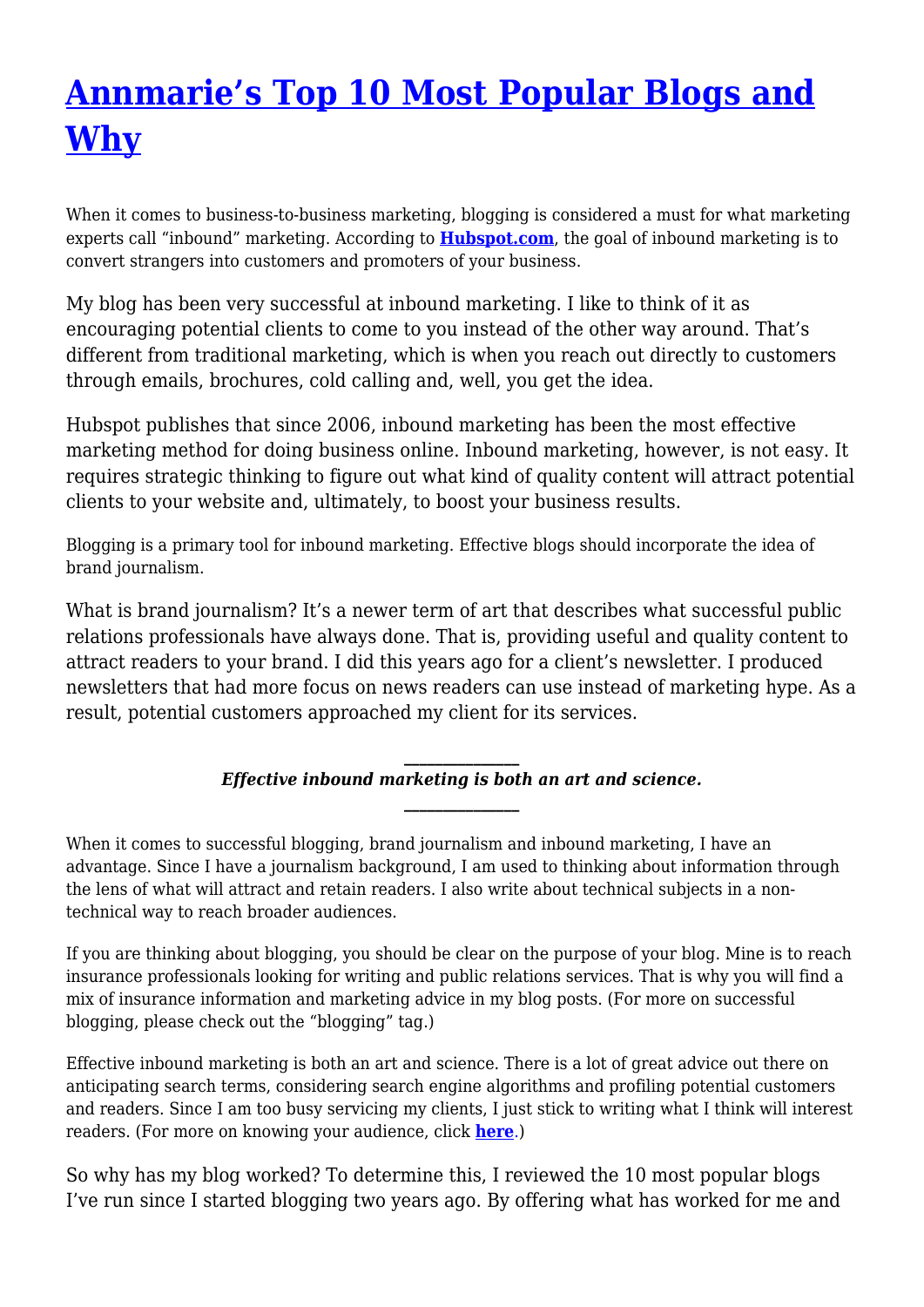why, I am hoping my blog can inspire greater blogging success for others.

1) **[Discovering the Power of F#.](http://annmariecommunicatesinsurance.wordpress.com/2013/11/01/discovering-the-power-of-f/)** This blog is based on an article I wrote for *[Contingencies](http://www.contingencies.org)* magazine. It generated most hits, was the most tweeted, reached readers from all over the world and helped me to reach a new market. Why it works: Everyone is looking for innovation that will boost their competitive prowess.

2) **[Workers Need to Know the Truth About Workers Compensation.](http://annmariecommunicatesinsurance.wordpress.com/2012/11/13/workers-need-to-know-the-real-truth-about-workers-compensation-part-1/)** Why it works: It offers practical advice and information non-workers' compensation experts need to know.

3) **[Ten Ways to Improve Workplace Safety.](http://annmariecommunicatesinsurance.wordpress.com/2013/09/09/ten-ways-to-improve-workplace-safety/)** This blog consistently attracts readers every single day. In fact, if you type "ways to improve workplace safety," my blog is the third on the Google page. Why it works: The title mirrors wording that searchers are likely to use and delivers on its promises.

4) **[Why Injured Workers Hire Attorneys.](http://annmariecommunicatesinsurance.wordpress.com/2012/09/18/why-injured-workers-hire-attorneys-and-what-employers-can-do-about-it/)** Why it works: The title is search engine friendly and the information usefully distills research by the well-respected Workers Compensation Research Institute to make it practical for employers.

5) **[21 Lessons From My First Year of Blogging](http://annmariecommunicatesinsurance.wordpress.com/2012/10/23/21-lessons-learned-from-my-first-year-of-blogging-part-1/)**. Why it works: Because it provides helpful insight for new and future bloggers.

6) **[Converting the CEO to the Cause of Workers' Compensation.](http://annmariecommunicatesinsurance.wordpress.com/2013/05/28/converting-the-ceo-to-the-cause-of-workers-compensation/)** This blog was shared and commented on extensively in workers' compensation **[LinkedIn](http://http://www.linkedin.com) [groups](http://http://www.linkedin.com)** and is the top Google listing for "convincing the CEO about workers' compensation." Why it works: Convincing the CEO to invest in workers' compensation programs is a major pain point for professionals in the field. The blog offers internal strategies on how to convince the CEO that workers' comp initiatives are worth the investment.

7) **[Reduce Claim Filing Lag time Through Effective Employee Communication Plans.](http://annmariecommunicatesinsurance.wordpress.com/2012/06/26/reduce-claim-filing-lag-time-through-effective-employee-communication-plans/)** Why it works: Employers are always looking to save on workers' compensation dollars and claim lag time is a key cost driver. Again, writing headlines that will match search terms is key. Type in "how to reduce workers' compensation claim lag time" and my blog is the sixth in the list.

[8\)](http://annmariecommunicatesinsurance.wordpress.com/2013/01/22/predictive-modeling-is-here-to-stay/) **[What Employers Should Know About Workers' Compensation Predictive Modeling.](http://annmariecommunicatesinsurance.wordpress.com/2013/01/22/predictive-modeling-is-here-to-stay/)** Why it works: Employers have heard of predictive modeling, but they need to know how it will affect them.

9) **[Opening A Window Into Health Care's Future.](http://annmariecommunicatesinsurance.wordpress.com/2013/05/01/opening-a-window-into-health-cares-future/)** This blog covers an article I wrote for *[Leader's Edge](http://http://leadersedgemagazine.com)* magazine that covers the future of health care, its technology, the ethics involved and implications for ObamaCare. Why it works: People like to read cutting edge information and the subject has universal appeal.

10) **Ten [Attributes of Quality Content.](http://annmariecommunicatesinsurance.wordpress.com/2013/07/12/ten-attributes-of-quality-content/)** Why it works: People want to write better content and this blog offers ways to do it.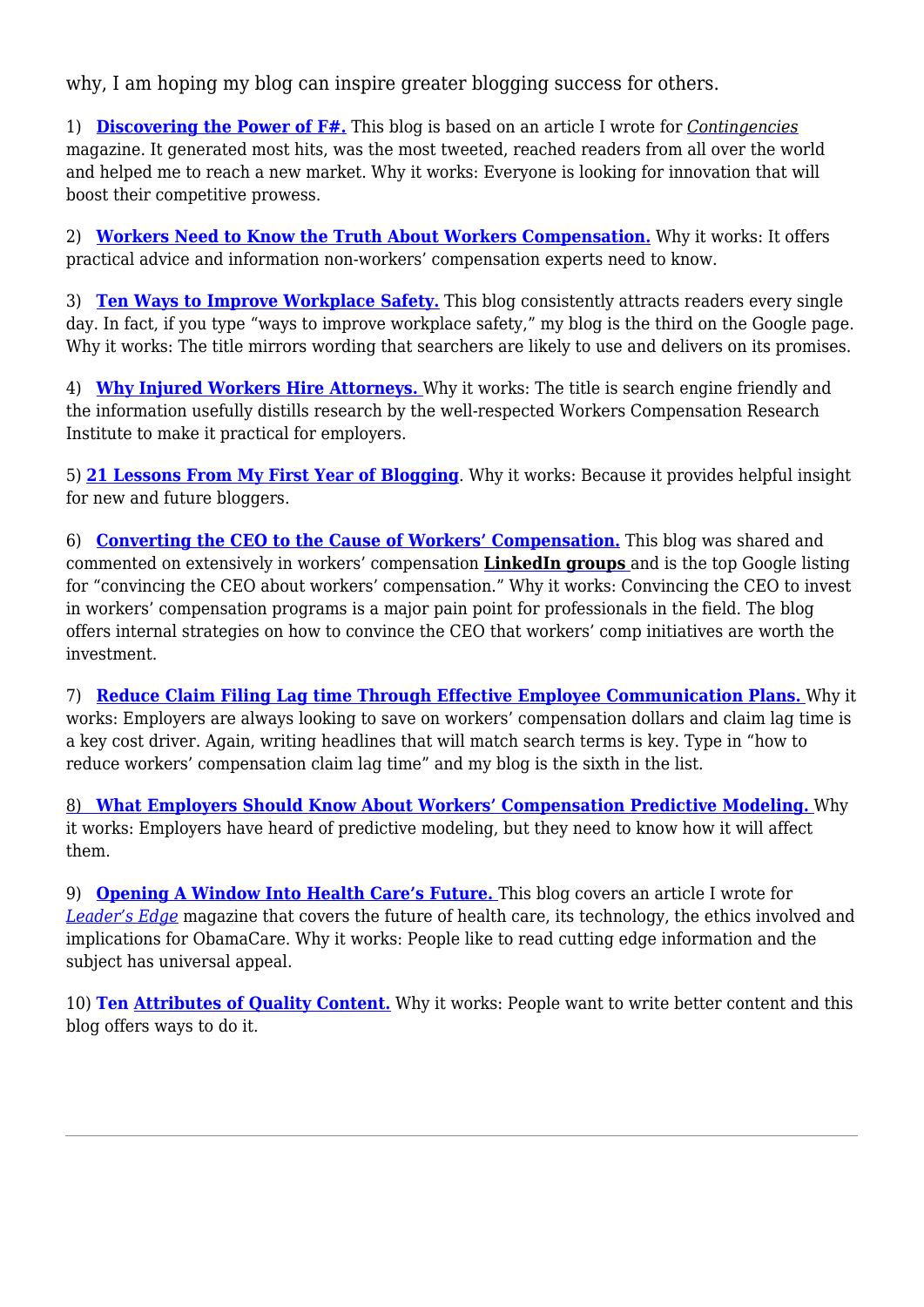## **[Actuary Helped Form Workers' Comp, Social](https://insurancecommunicators.com/actuary-helped-form-workers-comp-social-security-casualty-actuary-society/) [Security, Casualty Actuary Society](https://insurancecommunicators.com/actuary-helped-form-workers-comp-social-security-casualty-actuary-society/)**

Since the insurance industry and its actuaries tend to be politically conservative, it might surprise people to know that it was an actuary who influenced the beginnings of workers' compensation, Social Security and what is now the [Casualty Actuarial Society](http://http://www.casact.org).

The actuary was Isaac M. Rubinow who moved to the United States in the



*From http://en.wikipedia.org/wiki/I.\_ M.\_Rubinow.gif*

1880s at age 18 to attend Columbia University. He left pre-communist Russia where Karl Marx's political philosophy was growing in popularity. While attending Columbia, he was part of a group of young intellectuals on the lower east side of New York who discussed social reform, according to Leon S. Senior, who was part of the circle and wrote an obituary about Rubinow.

Rubinow helped pioneer social insurance in the United States by writing articles and later publishing his 1913 book "Social Insurance." In 1916, he wrote "Standards of Health Insurance." His 1934 book, "The Quest for Security," was so appreciated by President Franklin D. Roosevelt that he had Rubinow serve the economic security committee that formed Social Security.

Before his post in Washington, D.C., he was also appointed to the Ohio Commission on Unemployment Insurance. Around that time, the Ohio Bureau of Workers' Compensation, the nation's largest exclusive state fund, was founded in 1912. (As an aside, BWC's building, named after labor advocate William Green, was dedicated in 1992. I wrote the dedication speech, which is in a time capsule to be opened in 100 years.)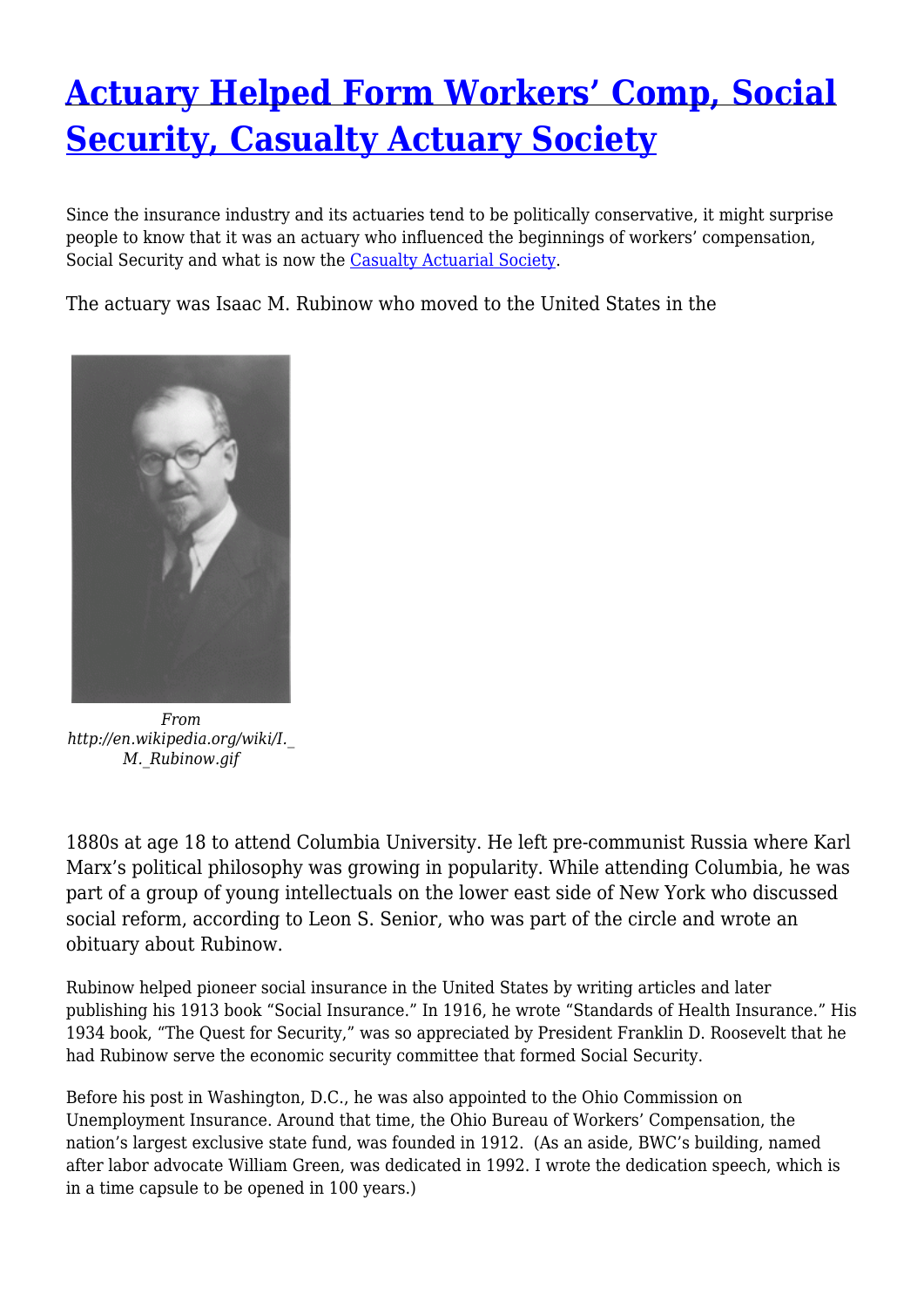Before studying statistics and becoming an actuary for a New York insurance company, he was a medical doctor who practiced in the lower east side for five years. Senior wrote that Rubinow found being a doctor to be "uncongenial and too narrow for his mind." Philosophically, he wanted to help people on more of a collective basis.

### *The reality is that private engagement has played a critical role in improving workers' compensation as social insurance.*

*\_\_\_\_\_\_\_\_\_\_\_\_\_\_\_*

*\_\_\_\_\_\_\_\_\_\_\_\_\_\_\_*

Rubinow laid the foundation for the "workmen's compensation" rate structure as chairman of the first statistical committee in casualty work. He wrote the Standard Actuarial Table that guided rate making in the early years of workers' compensation and founded what is now the [Casualty Actuarial](http://http://www.casact.org) [Society](http://http://www.casact.org). The CAS represents actuaries who work in all property/casualty lines including general liability, medical malpractice, home and auto insurance. Workers' compensation remains the most complicated coverage for rating.

### **Public vs. Private Coverage: Philosophy and Reality**

Rubinow's ideas helped begin workers' compensation, which is the nation's oldest form of social insurance. Its formation 100 years ago came at a time when labor unions were growing in strength and before other nations began wholesale experimentation with Karl Marx's ideas. (You will find a great critique on Marx in the book, "Intellectuals" by Paul Johnson.)

We have seen the economic, social and political ramifications of wholesale communism and socialism in other countries have done little to keep workers from being "miserable commodities" as Marx would say.

The workers' compensation social insurance system, mostly run by the private sector, has continued to grow more efficient. The workplace continues to become safer. Thanks to medical management and return to work programs, workers are getting better care and returning to work more than ever. For the most part, employers are protected from tort suits related to work-related incidents.

The private sector, through insurers and self-insured employers, handles the lion's share of the workers' compensation market. The debate, however, continues as to the degree to which the insurance industry should "profit from pain." The reality is that private engagement has played a critical role in improving workers' compensation as social insurance. (To learn more about insurer profitability, click **[here](http://annmariecommunicatesinsurance.wordpress.com/2013/11/22/workers-compensation-insurance-profitable-in-2012/)**.)

While other countries are finding social insurance to be economically untenable, our nation is transitioning to its newest and most expansive form: ObamaCare. (For more on the future of health care and the implications of ObamaCare, check out my *Leader's Edge* article on these subjects by clicking **[here](http://annmariecommunicatesinsurance.wordpress.com/2013/05/01/opening-a-window-into-health-cares-future/)**.)

As the United States struggles with the implications of ObamaCare, I wonder what Rubinow would say about social insurance in our country today.

Would he side with the labor unions that want their members to keep the labor-movement-inspired employer-sponsored health care instead of embracing ObamaCare?

Or would he want to see social insurance expand despite its disregard for actuarial tables, which